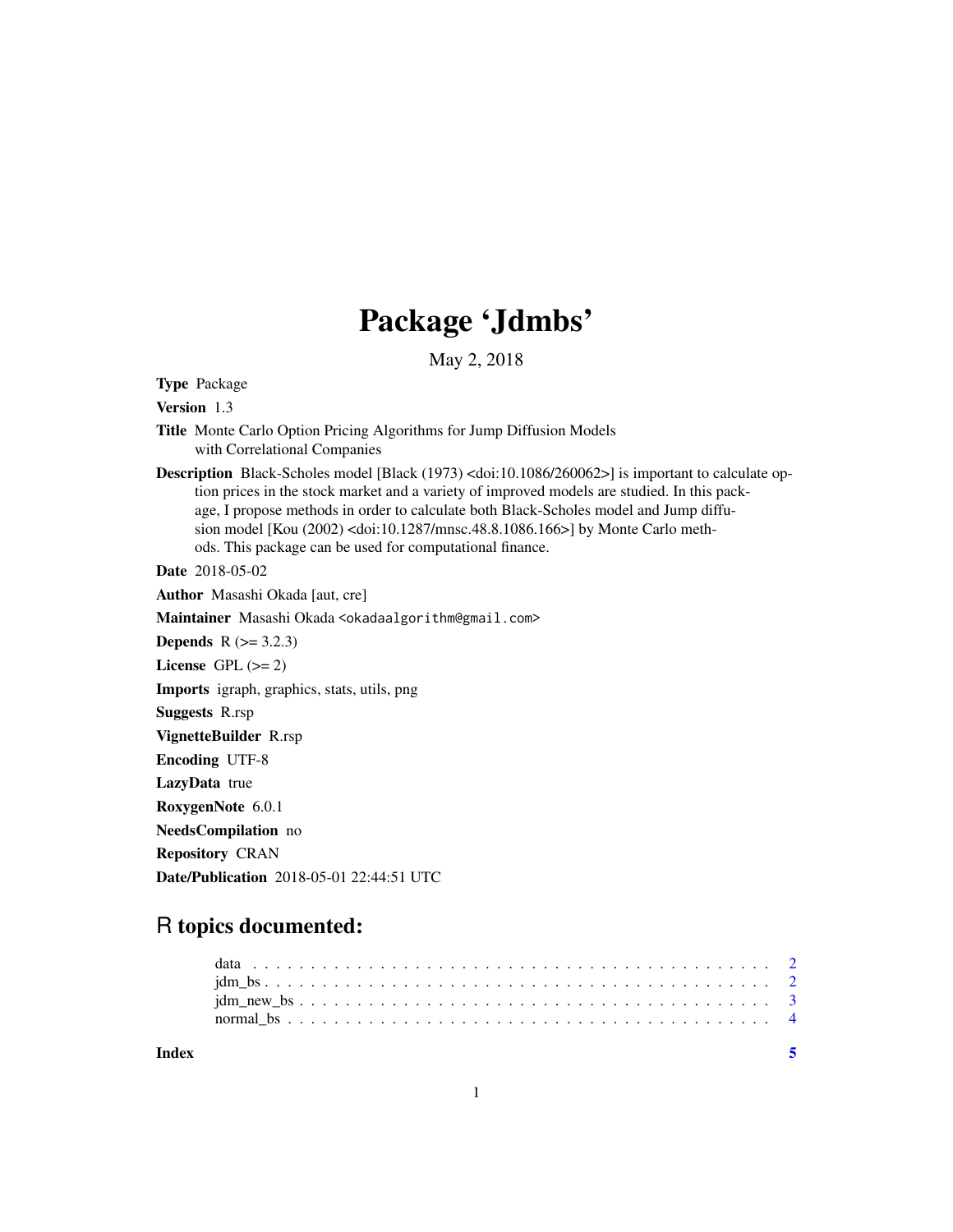#### <span id="page-1-0"></span>Description

A dataset containing a matrix of correlation coefficients between all pair companies. 6 row and 6 col.

#### Usage

data

#### Format

An object of class data. frame with 6 rows and 6 columns.

jdm\_bs *A Monte Carlo Option Pricing Algorithm for Jump Diffusion Model*

#### Description

A Monte Carlo Option Pricing Algorithm for Jump Diffusion Model

#### Usage

```
jdm_bs(companies, simulation.length = 180, monte_carlo = 1000,
start_price = start_price, mu = mu, sigma = sigma,
event_times = event_times, jump = jump, K = K, color = color)
```
#### Arguments

| companies         | : an integer of a company number in order to simulate.            |  |  |  |  |  |  |
|-------------------|-------------------------------------------------------------------|--|--|--|--|--|--|
| simulation.length |                                                                   |  |  |  |  |  |  |
|                   | : an integer of a time duration of simulation.                    |  |  |  |  |  |  |
| monte_carlo       | : an integer of an iteration number for monte carlo.              |  |  |  |  |  |  |
| start_price       | : a vector of company's initial stock prices.                     |  |  |  |  |  |  |
| mu                | : a vector of drift parameters of geometric Brownian motion.      |  |  |  |  |  |  |
| sigma             | : a vector of volatility parameters of geometric Brownian motion. |  |  |  |  |  |  |
| event_times       | : an integer of how many times jump in unit time.                 |  |  |  |  |  |  |
| jump              | : a vector of jump parameter.                                     |  |  |  |  |  |  |
| К                 | : a vector of option strike prices.                               |  |  |  |  |  |  |
| color             | : a vector of colors in plot.                                     |  |  |  |  |  |  |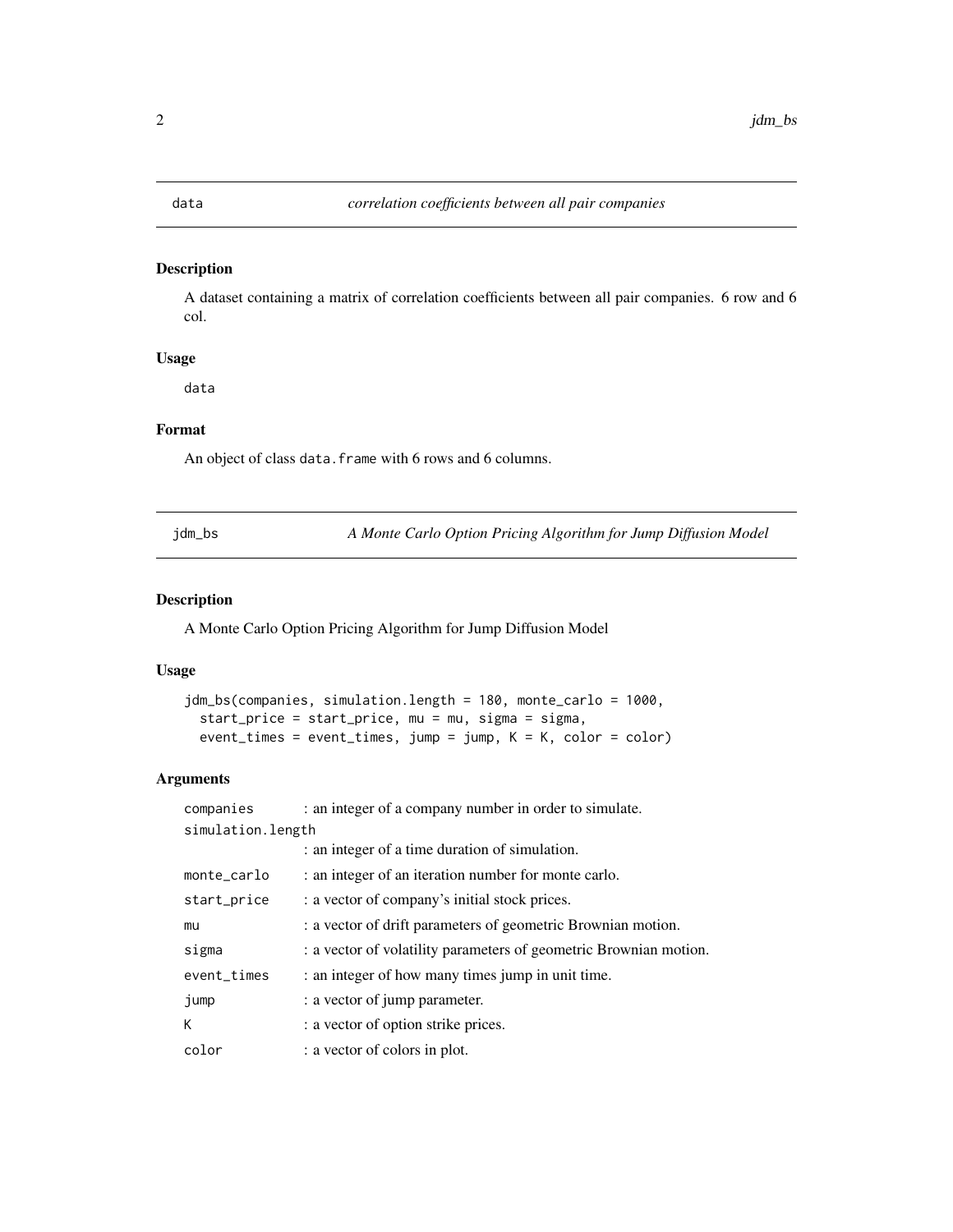#### <span id="page-2-0"></span>jdm\_new\_bs 3

#### Value

option prices : a list of (call\_price, put\_price)

#### Examples

```
price <- jdm_bs(3 ,simulation.length=100,monte_carlo=80,
              c(1000,500,500), c(0.002, 0.015, 0.01),
              c(0.08,0.04,0.06), 3, c(0.1,0.1,0.1),
              c(1300,600,700), c("red","blue","green")
              \lambda
```

| jdm_new_bs | A Monte Carlo Option Pricing Algorithm for Jump Diffusion Model |  |
|------------|-----------------------------------------------------------------|--|
|            | with Correlation Companies                                      |  |

#### Description

A Monte Carlo Option Pricing Algorithm for Jump Diffusion Model with Correlation Companies

#### Usage

```
jdm_new_bs(companies_data, companies, simulation.length = 180,
monte_carlo = 1000, start_price = start_price, mu = mu, sigma = sigma,
event_times = event_times, jump = jump, K = K, color = color)
```
#### Arguments

|                   | companies_data : a matrix of a correlation coefficient of companies |
|-------------------|---------------------------------------------------------------------|
| companies         | : an integer of a company number in order to simulate.              |
| simulation.length |                                                                     |
|                   | : an integer of a time duration of simulation.                      |
| monte_carlo       | : an integer of an iteration number for monte carlo.                |
| start_price       | : a vector of company's initial stock prices.                       |
| mu                | : a vector of drift parameters of geometric Brownian motion.        |
| sigma             | : a vector of volatility parameters of geometric Brownian motion.   |
| event_times       | : an integer of how many times jump in unit time.                   |
| jump              | : a vector of jump parameter.                                       |
| К                 | : a vector of option strike prices.                                 |
| color             | : a vector of colors in plot.                                       |

#### Value

option prices : a list of (call\_price, put\_price)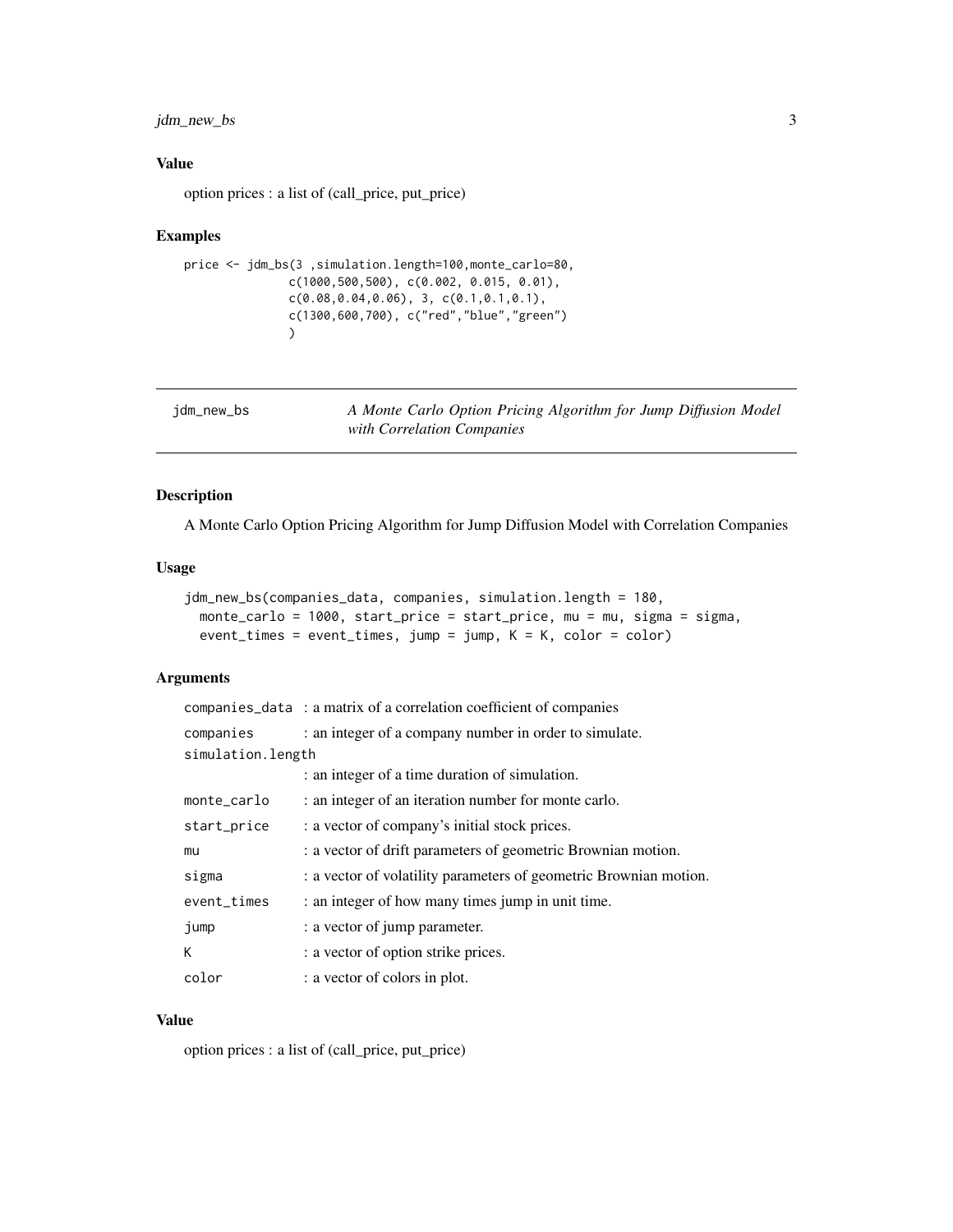#### Examples

```
price <- jdm_new_bs(matrix(c(0.1,0.2,0.3,0.4,0.5,0.6,0.7,0.8,0.9),nrow=3, ncol=3),
                   3, simulation.length=100,monte_carlo=80, c(1000,500,500),
                   c(0.002, 0.012, 0.005), c(0.05, 0.05, 0.06), 3, c(0.1, 0.1, 0.1),c(1500,1000,700),c("red","blue","green")
                  \lambda
```
normal\_bs *A Normal Monte Carlo Option Pricing Algorithm*

#### Description

A Normal Monte Carlo Option Pricing Algorithm

#### Usage

```
normal_bs(companies, simulation.length = 180, monte_carlo = 1000,
 start_price = start_price, mu = mu, sigma = sigma, K = K,
 color = color)
```
#### Arguments

| companies         | : an integer of a company number in order to simulate.            |  |  |  |  |  |  |
|-------------------|-------------------------------------------------------------------|--|--|--|--|--|--|
| simulation.length |                                                                   |  |  |  |  |  |  |
|                   | : an integer of a time duration of simulation.                    |  |  |  |  |  |  |
| monte_carlo       | : an integer of an iteration number for monte carlo.              |  |  |  |  |  |  |
| start_price       | : a vector of company's initial stock prices.                     |  |  |  |  |  |  |
| mu                | : a vector of drift parameters of geometric Brownian motion.      |  |  |  |  |  |  |
| sigma             | : a vector of volatility parameters of geometric Brownian motion. |  |  |  |  |  |  |
| К                 | : a vector of option strike prices.                               |  |  |  |  |  |  |
| color             | : a vector of colors in plot.                                     |  |  |  |  |  |  |

#### Value

option prices : a list of (call\_price, put\_price)

#### Examples

```
price <- normal_bs(1, simulation.length=50, monte_carlo=100,1000, 0.007, 0.03, 1500, "blue")
```
<span id="page-3-0"></span>